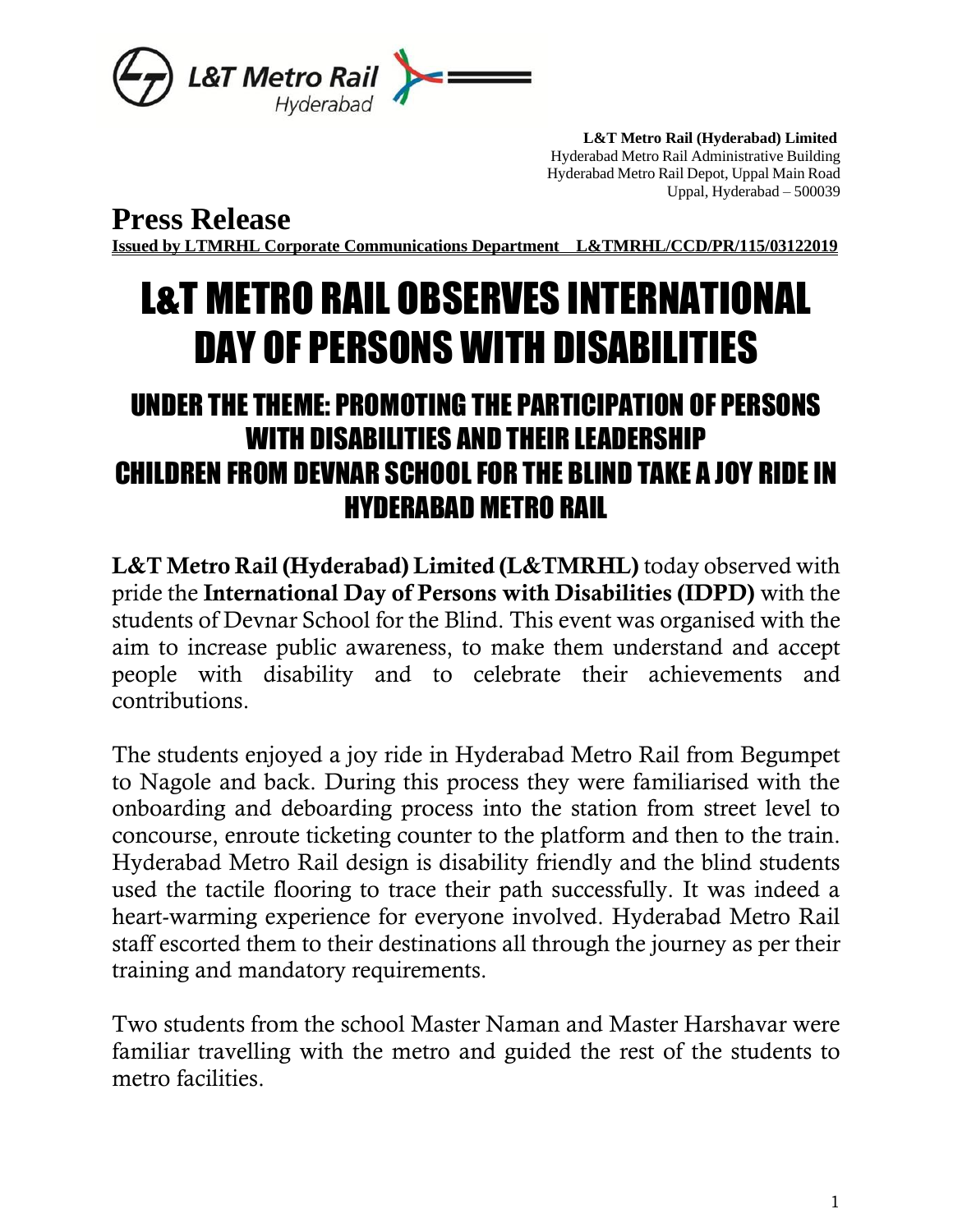Ms. Payal Kapoor, Institutional Sales Manager, Mercquri Medica, who specialises in medical emergencies and preparedness, a specially abled blind person herself audited the facilities available at Begumpet and Nagole metro stations for blind people and appreciated the efforts of Hyderabad Metro for being disable friendly.

Mr. KVB Reddy, MD & CEO, L&TMRHL, during his interaction with the students stated that *"3 rd December is celebrated as World Disability Day around the world and this activity today is in line with the UN theme for 2019 'Promoting the participation of persons with disabilities and their leadership'. He also mentioned that Hyderabad Metro Rail is disability friendly and measures are in place to address and help people with disabilities who need assistance and guidance to travel by Hyderabad Metro. He spoke to the students at length and encouraged them to travel by Hyderabad Metro."*



Image 1: Mr. KVB Reddy, MD & CEO, L&TMRHL keenly listens to the girl students from Devnar School for the Blind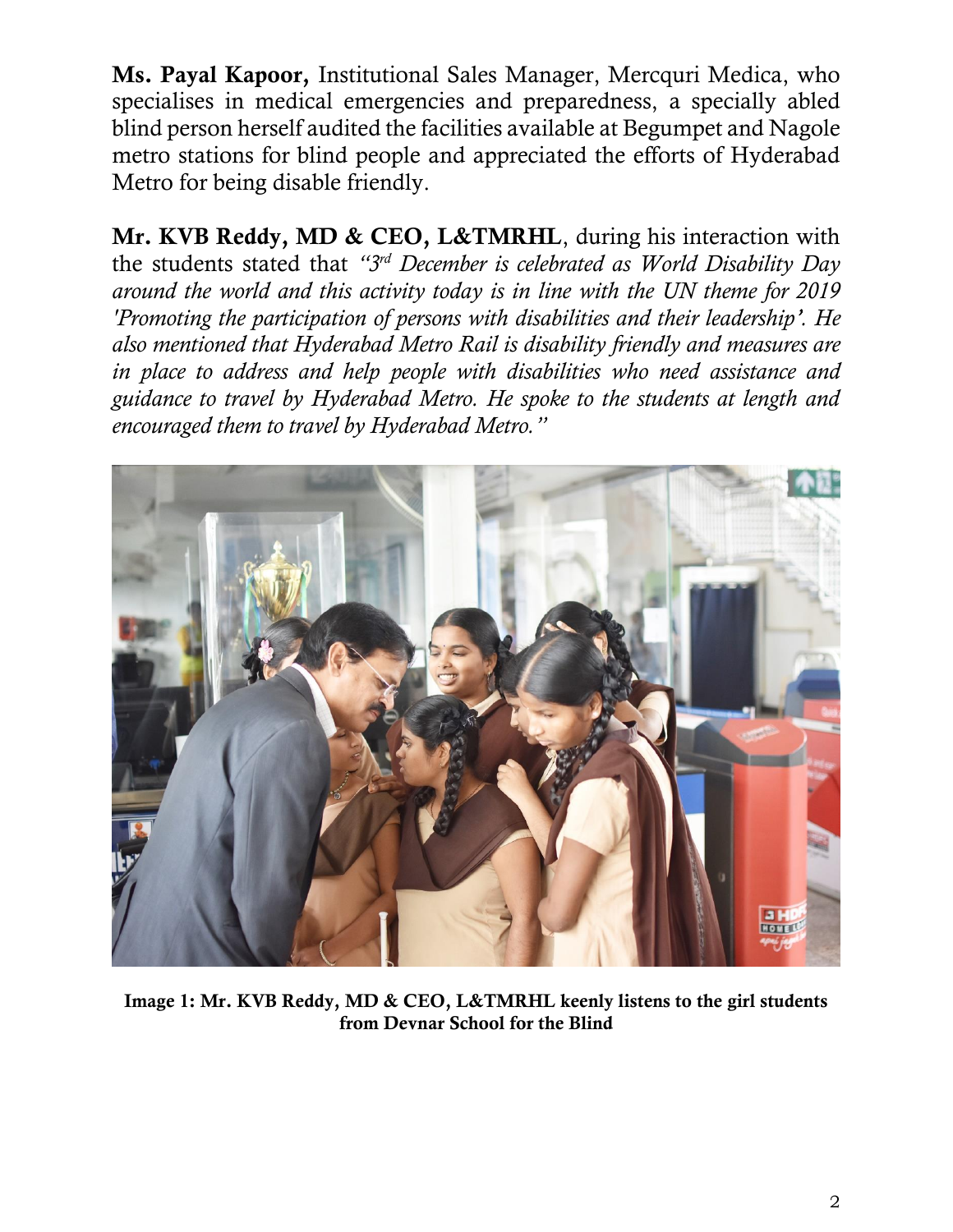

Image 2: Mr. KVB Reddy Shares a lighter moment with the boys during his interaction



Image 3: Group of students using the tactile flooring to trace their path at HMR Begumpet Metro Station